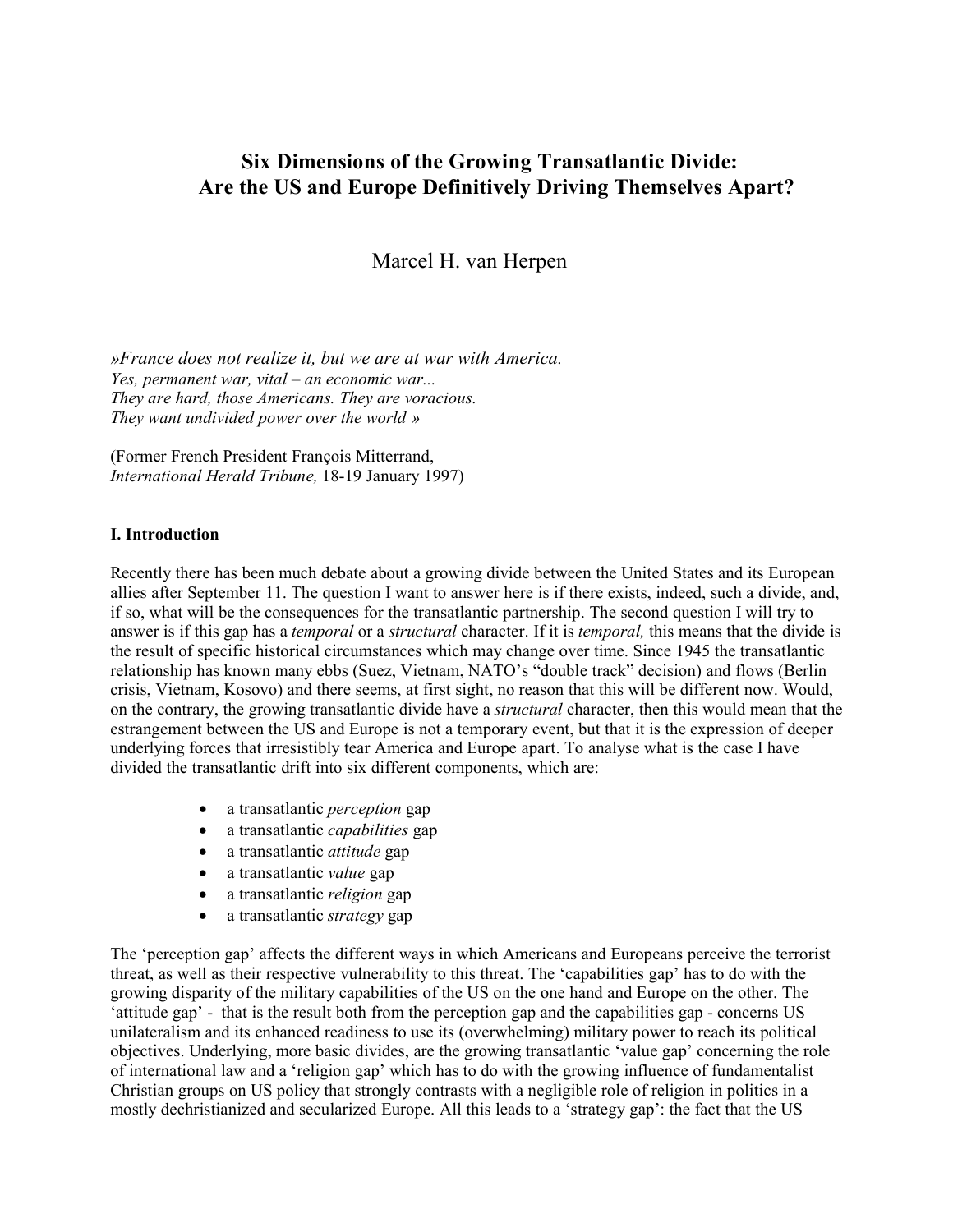strategy of 'regime change' and active intervention to remake the Arab world are met in Europe with scepsis if not open hostility. I will argue that some of these divides have a temporal character and may be bridged over time. Other divides, however, seem to show a more structural character, as is the case with the value gap and the religion gap. One may expect, therefore, that despite some possible mutual ad hoc realignments in the field of threat perception and strategy, transatlantic misunderstandings will not disappear, and that the existing divide might eventually even become deeper in the future.

# **II. The Six Dimensions of the Growing US – European Divide**

Let us now look at some of the major changes in the US, many of which - but not all - were brought about by the events of September 11:

# 1. a. The US considers itself to be *at war.*

b. At the same time it considers itself to be extremely *vulnerable* to terrorist attacks.

2. After September 11 and the Afghan campaign the US has taken full consciousness of its position as a *global hegemon* that disposes of an overwhelming military power that is unique in human history. 3. This new, unchallenged power position enables the US not only to opt for a growing *unilateralist* approach in the way it conducts its foreign policy. It also gives it a clear preference for *military* solutions to cope with adversaries in the international arena.

4. This new US unilateralism is not the product of a cynical, value-free, foreign policy realism, based on a narrowly defined concept of the 'national interest', as one might think, but it is backed by conservative values and a solid moralism. This moralism, however, is quite different from its European equivalent. The clash between Americans and Europeans over foreign policy issues can, therefore, not be reduced to a debate between US 'realism' versus European 'moralism'. It is a clash between two different kinds of moralism, which makes consensus building much harder.

5. Behind this 'value divide' there is a religious divide: the fact that in the US fundamentalist Christian groups recently have become increasingly politically influential and have begun to shape the way in which important members of its political class, President George W. Bush included, view the outside world.

6. The US has adopted a new strategy of 'regime change', that is primarily focused on Iraq, but that has wider implications as a strategy to get rid of 'rogue states' and to 'remake' the Arab world.

How did Europeans react to these changes?

# *1a. The US is at war, Europe is not*

.

Since September 11, 2001, the United States is at war. This fact is evident for all Americans. This is, or was, however, not evident for many Europeans. Those Europeans who visited the United States in early 2002 were often surprised, and sometimes shocked, by the war fervor they found in America. Accustomed to the fact that US foreign policy makers tend to use a more aggressive manner of verbal expression than their European counterparts, they might have thought that the 'war on terrorism' - that was proclaimed by the US - was a variant of earlier proclaimed 'wars', as, for instance, the 'war on drugs' which was perceived in Europe as some kind of an enhanced, sustained police effort. For Americans, however, there was no doubt from the beginning: The war on terrorism was a *real war.*

For Europeans it was *not.* After the successful campaign in Afghanistan a general feeling in Europe emerged that an enhanced vigilance and international police cooperation might be enough to contain the terrorist threat. Europeans were inclined to think that Al Qaeda's terrorism had *peeked* on September 11. Americans, on the contrary, considered the September 11 attack as *a first great strike* in an escalating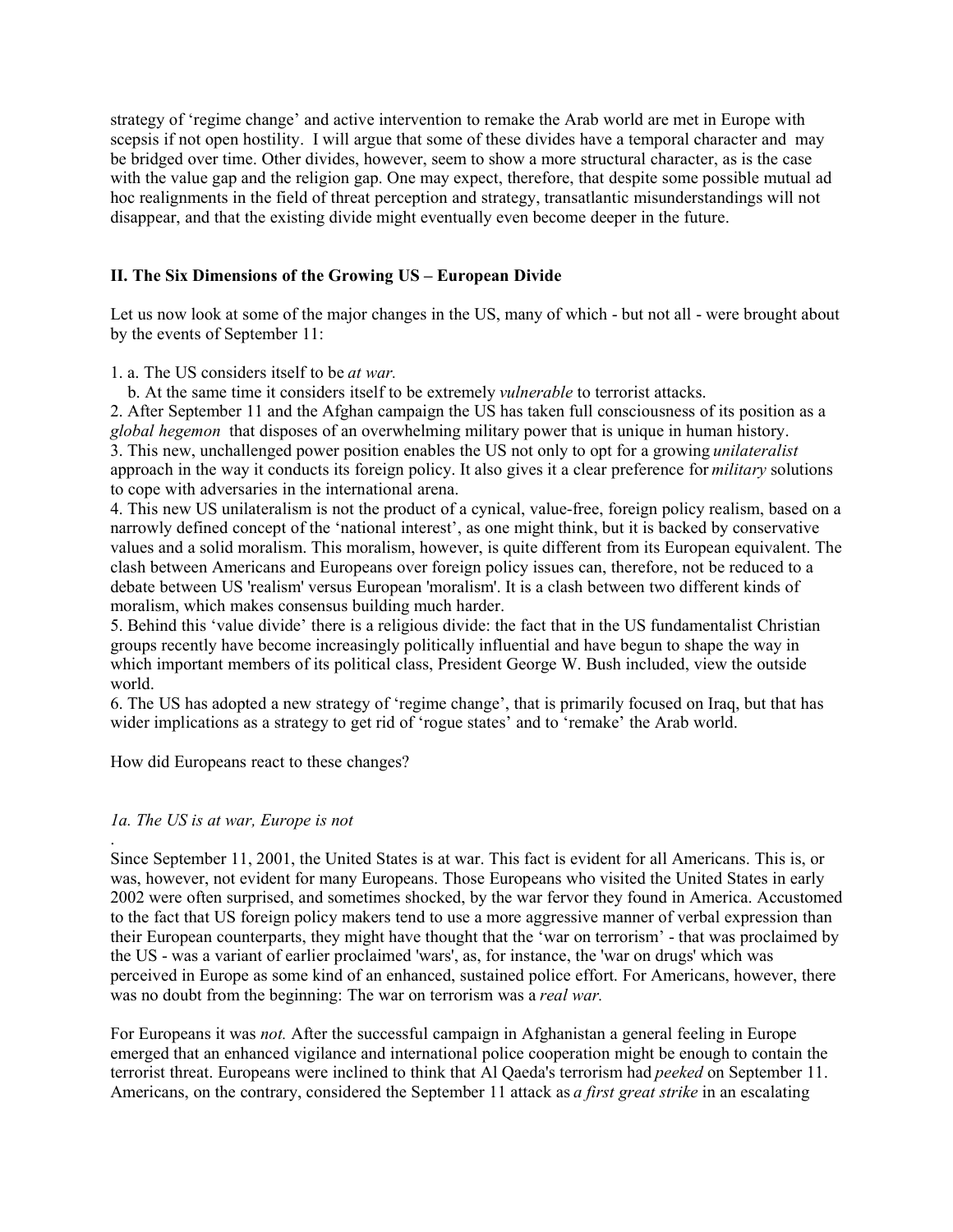series of ever more massive and murderous attacks. Only a sustained, total war against this invisible and omnipresent enemy could avoid the worst from happening.

# *1b. The new vulnerability of the US versus the old vulnerability of Europe*

The September 11 attacks were a huge psychological shock for the US. They combined the effects of the surprise attack on Pearl Harbour with the sudden sense of vulnerability caused by the successful launch of the first Soviet Sputnik in 1957. The fact that this was the first attack on the American homeland since the British burnt the White House in the War of 1812, was, however, not the only reason for this new, deep sense of vulnerability. It was also caused by the totally different nature of the new enemy. In the case of Pearl Harbour and the launch of the Sputnik there were foreign governments involved that could clearly be identified and attacked, respectively deterred. The new terrorist threat that the US was facing in 2001 could, on the contrary, *not* be reduced to inter-state relations (although the terrorists had the open or hidden support of some foreign governments and a handful of warlords in failed states).

The fact that Al Qaeda was a non-governmental actor consequently meant that it was not possible to deter this group from using weapons of mass destruction. Deterrence is based on a strategy of mutual assured destruction, which is guaranteed by a second strike capability that can eventually be launched 'from the grave'. Having no national territory, nor a national population that can function as a hostage, attacks conducted by this new kind of 'hyperterrorists' could not be deterred. A second element that made deterrence obsolete was the *irrational, suicidal character of the terrorists.* Deterrence can only work when actors on both sides behave rationally and prefer survival to a certain death. The only way to defend oneself in such a *post-deterrence situation* is to prevent the enemy from hitting. This led the US administration to adopt a strategy of pre-emptive attacks.1) This represented a change of strategy that was criticized by some European governments, who called it a *Pandora's box,* which, once it was opened, made unlimited intervention possible, thereby endangering the existing world order based on the principles of national self-determination and the inviolability of national frontiers.2)

As a matter of fact, the European phlegm may reflect a different historical experience. Having never lived with the unique protection of an insular continent, Europeans are more accustomed to vulnerability. The Cold War, which divided their continent in two hostile blocs, ended only twelve years ago. Also terrorism is not new here: many countries have their own 'home-made' terrorists. Add to this the recent ethnic wars in the Balkans, the geographical proximity of the unstable Middle East region, the large immigrant populations from Islamic and Arab origin, and it will be clear that Europeans possess a sense of vulnerability that Americans never have experienced.

Europeans might, therefore, be tempted to consider themselves as being psychologically better equipped to cope with this vulnerability. Considering it a fact of life, they seem to be more detached. But an American could easily criticise the European *Gelassenheit* as a 'wait-and-see' attitude, and even as an irresponsible fatalism and he could accuse the Europeans of 'undercommitment' in the fight against a common enemy. He could, rightly, ask if they would still react in the same detached way if Paris, London, or Berlin became the theatre of the same kind of massive terrorist attack that hit the US on September 11.

# *2. The growing power gap between the US and Europe*

It is, strange enough, only recently that the US has become fully conscious of the fact that it is the most powerful nation that has ever existed in human history. This *prise de conscience* is, in a certain sense, the product of the unexpected quick military successes in Kosovo and in the Afghan campaign against the Taliban. Until very recently there was a debate going on in the United States about the question as to whether the collapse of the Soviet Union would result in a unipolar world or not. 3) Many leading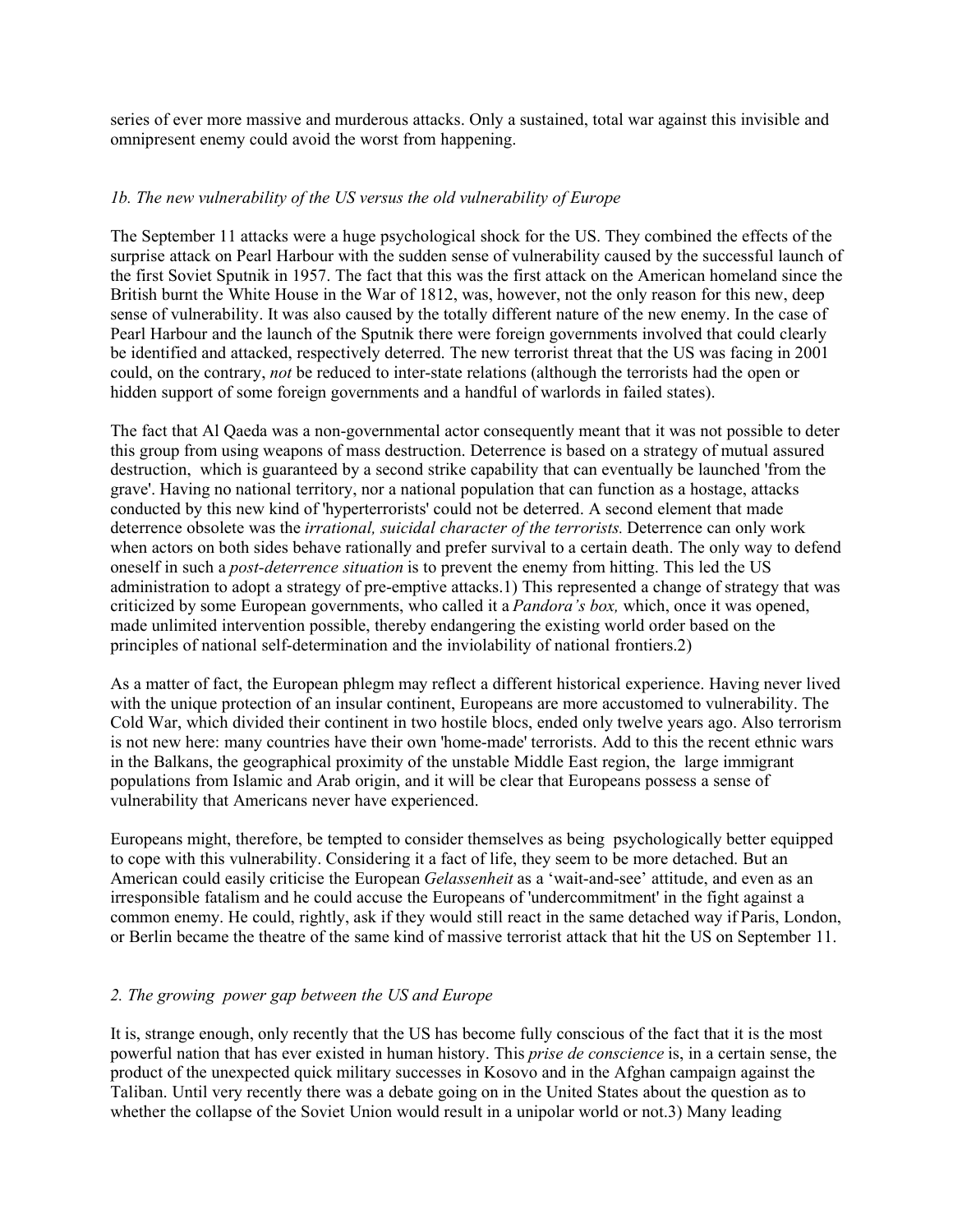American analysts, including Samuel Huntington, expressed their doubts, considering the US as only one of several leading powers.

As a matter of fact, nations and their respective governments need ten to fifteen years, sometimes even more, to adapt to new geostrategic realities. This process of psychological adaptation to geostrategic change can also be seen elsewhere. The reunified Germany needed it and is still in the process of psychologically adapting itself to the change from the Bonn republic with sixty million inhabitants into the Berlin republic with eighty million. Russia needed it and is - like Germany - still in the process of adaptation in digesting its transformation from an empire with 285 million inhabitants into a country with only 147 million. It is true: In contrast with an expanding Germany and a contracting Russia, the territory of the United States did *not* change.4) However, the United States also went through a similar process of psychological adaptation. More than a decade after the collapse of the Soviet Union, the US only started to realise its new and unique position in a unipolar world in which it is the only remaining hegemon. This new position is based on *external* developments, especially the demise of the Soviet Union, but equally so on *internal* developments. The economic and technological boom of the1990s has led to a rapid increase of US military power, which is not only facilitated by a sustained high defence budget, but also by the high proportion of this budget that has been devoted to defence R&D.5) This fact has translated into a steadily growing technological advance of the US vis-à-vis Europe, especially in the field of intelligence, power projection, and precision-guided missiles.

All this has happened in a decade in which European integration has made tremendous progress. The Europeans not only launched, with great success, their own common currency that could rival the dollar, but they also started an ambitious European Security and Defence Policy and prepared for a historical enlargement of the Union with ten and more members, most former communist countries. It was, indeed, a rude awakening for Europe. Instead of becoming more equal vis-à-vis the United States, Europe is lagging behind economically, politically, and militarily. The first decade of the twenty-first century seems to have brought Europe back to the 1950s, a period in which the US was an equally overwhelming power. But the difference is that in the 1950s the Europeans were very satisfied to have such a powerful ally visà-vis the Soviet threat. Fifty years later the sustained, and even enhanced American superiority, has, for many Europeans, become a source of frustration, if not a deep malaise. It is as if the great and never ending effort of the Europeans to integrate their continent has all been in vain.

# 3. *Europe's* Angst *in regard to the increased US preference for military solutions*

It is not so long ago that Europeans referred with a certain disdain to the so-called 'Vietnam syndrome' to explain the American reluctance to engage in wars abroad, especially in the Balkans. Europeans expressed their fear that the US might more and more be tempted to conduct a policy of retreat, which might, over time, lead to a new period of 'splendid isolation'. The European defence projects: first the European Security and Defense Identity (ESDI) in NATO, and later the European Security and Defense Policy (ESDP) in the EU, were partly born from the fear of US disengagement. Today, ironically, Europeans seem almost to have nostalgia for this period. Things, indeed, have changed. September 11 represented a shock therapy and has suppressed in one stroke all US isolationist temptations. It has, all of a sudden, put an end to the Vietnam syndrome. Instead of retreating from the international arena, the US is turning itself more and more toward the external world. But it does so in a unilateralist spirit. The apparent contradiction between its perceived new vulnerability and its massive military superiority leads the US to seek primarily military solutions. Europeans get more and more uneasy, as has become clear from the diplomatic conflict between Germany and the US over an eventual attack on Iraq. Most Europeans favor diplomatic means over military means to resolve international conflicts. Germans tend to speak about the EU as *Zivilmacht Europa,* a 'civil' Europe that instead of military power prefers to use its huge economic power as a means to influence, and eventually change, the behavior of foreign governments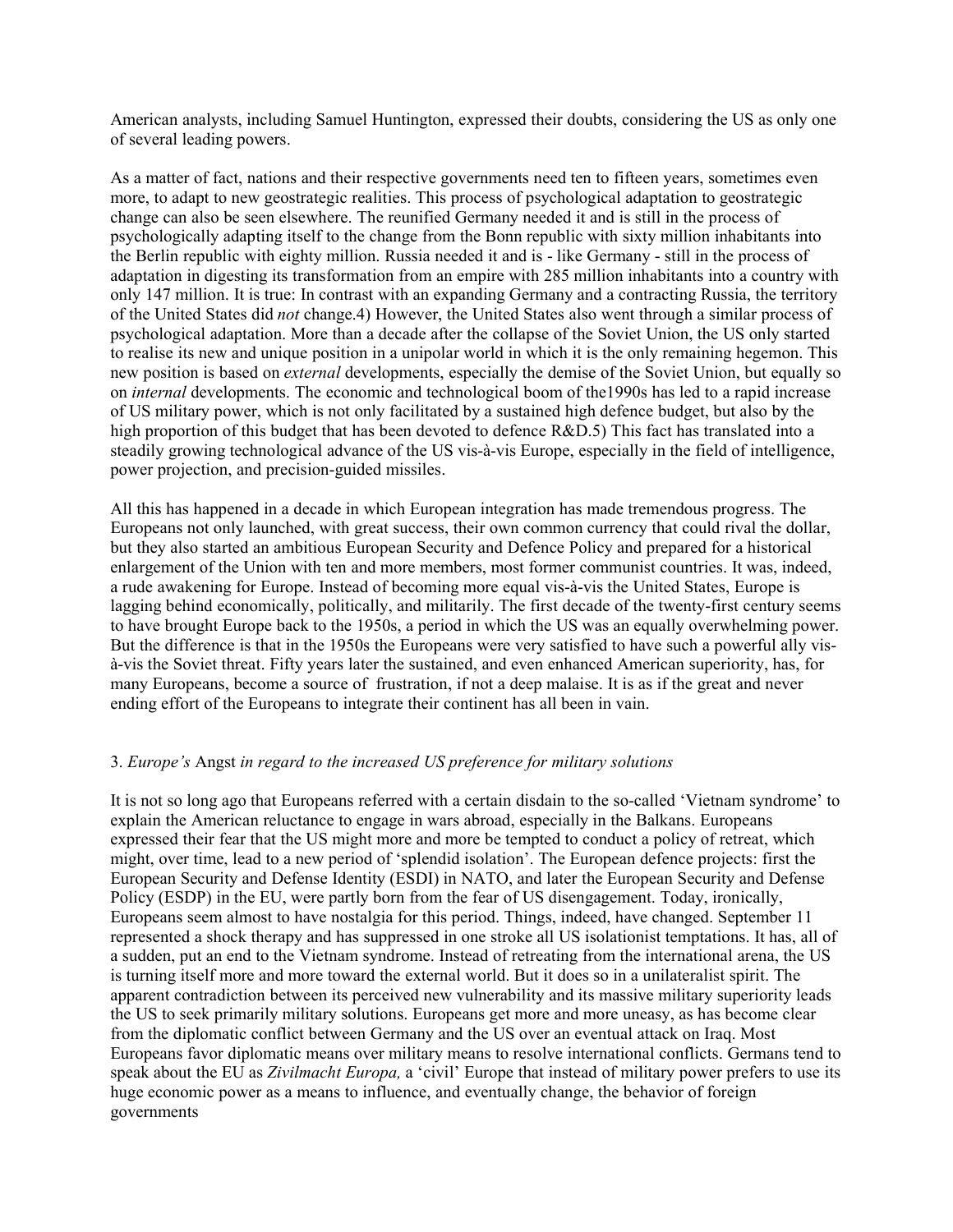#### *4. American versus European values: a growing divide?*

This brings us directly to the next point : the question of values. Recently there has been a debate about the diverging value-systems on both sides of the Atlantic. In an article in *Policy Review* the American analyst Robert Kagan argued that the fact that Americans preferred military action and Europeans preferred a multilateral approach based on international law could be explained from the fact that Europeans were militarily weak and Americans strong : "Europe is turning away from power, or to put it a little differently, it is moving beyond power into a self-contained world of laws and rules and transnational negotiation and cooperation (...) The United States, meanwhile, remains mired in history, exercising power in the anarchic Hobbesian world where international laws and rules are unreliable (...)." 6). Fukuyama added to Kagan's argument that the US-European divergence should also be explained from the European experience with integration and supra-national institutions: "Americans tend not to see any source of democratic legitimacy higher than the constitutional democratic nation-state. (...) Europeans, by contrast, tend to believe that democratic legitimacy flows from the will of an international community much larger than any individual nation-state."7) And elsewhere, he comments, ironically : "Like former smokers, they want everyone else to experience their painful withdrawal symptoms from sovereignty."8)

Fukuyama adds another, *third* reason for the divergence between Americans and Europeans : the American 'sense of exceptionalism': "Americans believe in the special legitimacy of their democratic institutions and indeed believe that they are the embodiment of universal values that have a significance for all of mankind. This leads to an idealistic involvement in world affairs, but also to a tendency for Americans to confuse their national interests with universal ones."9) Fukuyama seems here to neglect completely *European* messianism and universalism. Not only the traditional messianism and universalism of a country like France - expressed in the famous universalist triad: *liberté, égalité, fraternité* - but also the messianism and universalism of the smaller European countries. The Netherlands, for instance, considers itself – and this without any irony - as a *gidsland* (a 'guiding country'), because it spends 0.7 percent of GDP for development aid. The country of Hugo Grotius equally considers itself as a promoter of international law and the Dutch think, therefore, that it is not by accident that the International Court of Justice, the Yugoslav War Crimes Tribunal and the International Criminal Court are located in The Hague. For the Scandinavian countries this is equally true. They spend also 0.7 percent of GDP for development aid and consider themselves key promoters of international peace. The role played during the last decade in international peace mediation by a small country as Norway, for instance, is exemplary.

# *5. The religious divide: God or human rights?*

The difference, therefore, is not US messianism and universalism versus the absence of messianism and universalism in Europe. It is a difference between *two specific kinds* of messianism and universalism. European messianism is based on *secular, inner worldly values* as democracy, human rights, social equality, and the rule of law.10) This is logical for a secularized, dechristianized continent in which the majority of the population considers itself as non-believers. The American universalism, on the contrary, has clear religious overtones. Many Americans are convinced of the unique providential role the US has to play in the world. Like in Israel in the US many people consider their country as a *chosen nation* that has a special vocation in the world. President Reagan described the Soviet Union in biblical terms as an 'evil empire'. By doing this he went beyond the normal diplomatic jargon to give the conflict with the Soviet Union a quasi-metaphysical character: a fight of the forces of good against the forces of evil. George W. Bush did the same in his 'axis of evil' speech.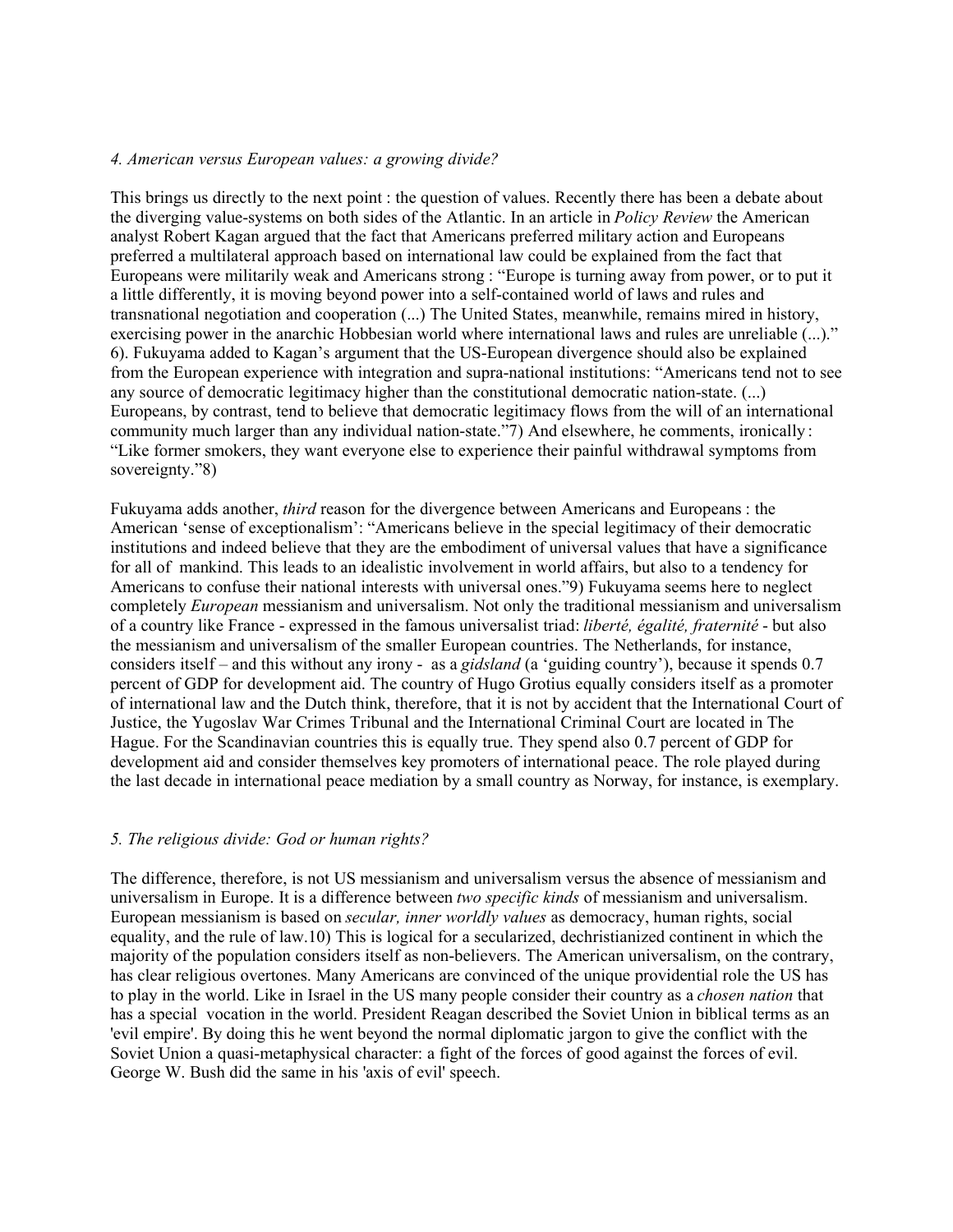Europeans are extremely sensitive for this kind of rhetoric (which the former French Minister of Foreign Affairs, Hubert Védrine, immediately qualified as 'simplistic'). For Europeans this jargon is as repulsive as when Iranian ayatollahs qualify the US government as 'the Great Satan'. The point is that these differences between Europeans and Americans cannot be reduced to mere differences of expression.11) Behind it, we can discern different conceptual frames of reference. More than a hundred and fifty years ago, De Tocqeville had already observed an 'exalted and almost wild spiritualism' in American society, the presence of 'bizarre sects' and 'religious follies'.12) The fact is that in the past few decades evangelical and charismatic Christian movements have flourished in the US as never before. What is new, however, is that former apolitical and isolated 'born again' sects have started organising themselves into political movements, such as the Christian Right and the Christian Coalition, with the purpose of winning state power.13) They were an important electorate for Ronald Reagan and were already represented in his administration.14) Both the presidents George Bush and George W. Bush were elected with the votes of the evangelical voters.15) And the *direct* political influence exerted by these groups is growing. The chief speechwriter of George W. Bush, Michael Gerson, is a fundamentalist Christian. John Ashcroft, who heads the Department of Justice, is a Pentecostalist, who holds a daily prayer meeting in the offices of his department. Bush himself considers himself as a reborn Christian.16) The impact of this fundamentalist religious revival must not be underestimated. It is quite clear that it reinforces the American administration's tendency to see the 'war on terrorism' through the prism of a Manichaean struggle. One is for or against. Between the forces of good and the forces of evil no compromise is possible. Only a total destruction of the enemy can bring solace. In this simplistic black-and-white vision there is no place for an analysis of deeper geostrategic, social, economic, and psychological factors that play a role.17) A sign of the deep concern in Europe about this development is the fact that even a moderate diplomat as Javier Solana, the EU's foreign policy chief, recently declared to be "surprised at how religion has permeated the White House's thinking."18) "It is a kind of binary model(…) It is all or nothing. For us, Europeans, it is difficult to deal with because we are secular. We do not see the world in such black and white terms."19)

#### *6. Regime change: new imperialism or noble idealism?*

When President George W. Bush took office everybody expected the new US administration to be less internationally involved than the precedent Clinton administration. Bush seemed, indeed, inclined to give more importance to the Western hemisphere than to the rest of the world when he went not to Europe for his first official visit as a president, but to Mexico. Europeans even feared that the Bush presidency would be the beginning of a period of new US isolationism. September 11 changed all this. The September events not only obliged the US to go to war with the Taliban regime in Afghanistan, but also to radically rethink its international priorities. The the Arab world had particularly become a special source of preoccupation. Many of these countries shared the same characteristics: they had corrupt, authoritarian regimes, backward economies, and lacked an independent civil society. Together with high birthrates, high unemployment, and a radical, mostly young population that often openly sympathised with the Al Qaeda terrorists, this made for an explosive mixture. The Arab countries – not only a 'rogue' state as Iraq, but also allied countries, such as Saudi Arabia and Egypt – were black holes, a breeding ground *par excellence* for Islamist terrorists.

Some members of the Bush administration favoured a *pro-active approach.* The US should not restrict its policy to a purely defensive stance – even if this took the form of a preemptive action – but it should use its new status as the only remaining superpower to actively *reorder the world* as it had done after World War II when the US nuclear monopoly gave it a similar position of unchallenged power. The  $US - so$  was the argument – had in the next ten to fifteen years a unique window of opportunity to change the world for the better. After 1945 it had brought democracy to Japan and restored democracy in Germany, giving the latter in the process a US inspired federal constitution and a US inspired Supreme Court (*Bundesverfassungsgericht).* Germany's and Japan's populations were still grateful. Would it not be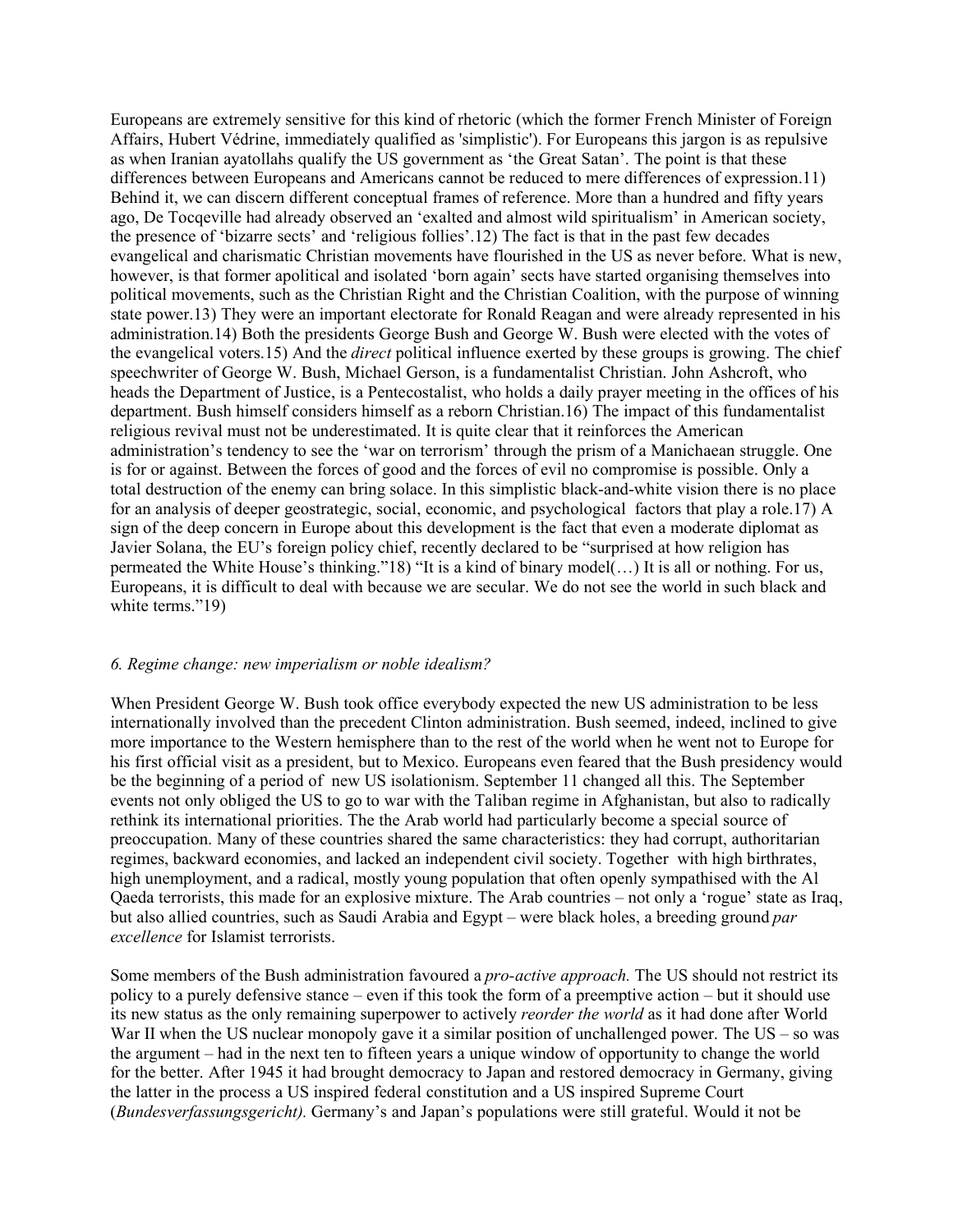possible, so was the argument, to do the same in the Arab world? *Regime change* became a keyword. Regime change did, however, not mean that it would be enough to topple the autocrats. Regime change would be part of an overall reform programme that would also include economic reforms and the build-up of democratic institutions in order to bring these countries in line with the rest of the developed world.

It is interesting that European reactions to these plans did not so much evoke the post World War II as the *pre World War I* situation. An article in the French daily newspaper *Le Monde* got, for instance, the title "The American Neo-Imperialist School"20) And if in this context a reference was made to other American presidents, it was not to Franklin Delano Roosevelt or Harry Truman, but to Theodore Roosevelt, a representative of the imperialist era, known for his 'Roosevelt corollary' to the Monroe Doctrine, proclaiming a US right to intervene in the Western Hemisphere to defend its national interests.21) A columnist of the *Financial* Times, who wanted to give the US the benefit of the doubt and was ready to accept noble US intentions, nevertheless qualified these plans as outright 'foolish'.22) In fact there are at least *five* problems Europeans have with this strategy. These problems concern first its *legitimacy,* second its *consistency,* third its *feasability,* fourth the *involved risks,* and fifth a barely hidden *distrust of US motives.*

# **Legitimacy**

After World War II the legitimacy of reshaping Germany and Japan was for everyone clear and evident. Both countries had started a war against the United States and were defeated. A comparable case for a legitimate regime change in the Middle East would have been Saddam Hussein's Iraq *immediately after his defeat in the Gulf War.* But the US then decided not to remove Saddam to avoid the potential dismemberment of Iraq. Twelve years later the case for regime change in Iraq is less clear. The only legitimate way is a flagrant breach by Iraq of UN resolution 1441. If, however, the US would want to extend its strategy for regime change to other Arab countries or 'rogue states', the legitimacy would still be harder to find. What would be the legitimacy, for instance, for a regime change in Iran, Syria, or Libya?

# **Feasability**

The feasability of regime change is an other issue. Europeans – the UK government included – consider a war as a solution of the last resort. It should only be considered if there are clear proofs that Saddam Hussein is cheating on his obligations to declare and destroy his weapons of mass destruction. Regime change *as such* is for them not a valid reason to go to war. Containment of Saddam Hussein through a strictly applied international control regime is for them a viable alternative option.

#### **Consistency**

Europeans doubt the consistency of the US strategy. An armed intervention in Iraq, far from being considered by the Iraqi and Arab populations as an act of liberation, could easily be interpreted as a new step of US-European imperialism in the region – as long as the Israelo-Palestine conflict has not been solved. If the US really wants to rebuild the Middle East into a region of peace, democracy and prosperity, Europeans argue, it should start to take away this greatest obstacle for peace in the region. The first condition for this is that it must give up its pro-Israel bias and take a genuine impartial position vis-àvis both parties in the conflict.

#### **Risks**

Europeans fear also the risks of an armed conflict in this turbulent part of the world. Their fears are threefold and concern *intra-war risks, extra-war risks, and post-war risks.* The intra-war risks concern the risks inherent in the war itself. Every war, how well prepared it may be, has its miscalculations and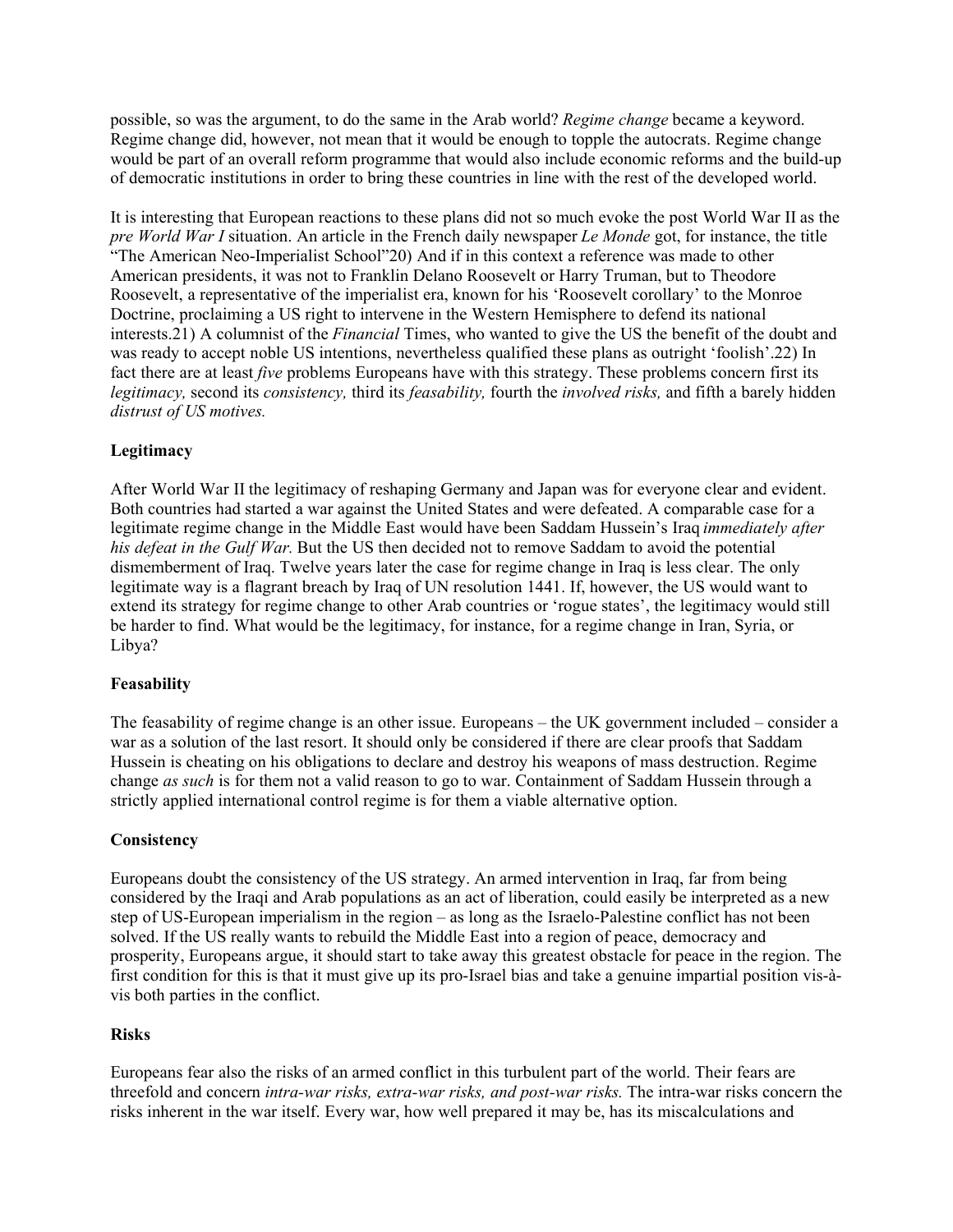imponderabilia – as the accidental bombing of the Chinese embassy in Belgrado during the Kosovo war has shown. There could, for instance, be an escalation of the conflict when Iraq would attack the invading armies or Israel with weapons of mass destruction. Both the US and Israel have declared not to exclude nuclear retaliation in case of such a WMD attack. And even if one does not think of an escalation of the conflict, there is the possibility that a conventional war could be much longer and protracted than was foreseen. There could be heavy streetfighting in Bagdad, leading to a great number of casualties among the civil population, what would cause a general uproar in the region that could menace the moderate Arab regimes.

*Extra-war* risks are also not to be excluded. These are risks that during the war other armed conflicts will erupt that are not necessarily connected with the war in Iraq. An example of this is the Suez crisis in 1956, when the Soviet Union took advantage of the war in the Middle East to invade Hungary with the other Warsaw Pact members in order to repress the Hungarian revolt. One could think of a new confrontation between Pakistan and India, military adventurism by North Korea, or a stand off between China and Taiwan. Such risks would become greater when the war in Iraq will take longer than was planned for, so that the US will not be capable to give its full attention to other trouble spots in the world..

*Post-war risks* concern the situation after the war. These risks will not only be dependent on how the US has won the war (a great number of killed Iraqi civilians will certainly lead to an anti-American backlash in the region), but also on how the US handles the post-war situation. If the US thinks that no generous financial help is necessary and that the rebuilding of Iraq can totally be paid from the latter's oil revenues, or if it thinks that a UN-led peace force does not need a strong US component, this will be a recepy for failure. An other post-war risk is connected with the introduction of a democratic system in Iraq. Jack Snyder has rightly stressed the fact that introducing a western-style democracy and free press in a multi-ethnic country without democratic traditions can easily lead to heightened ethnic tensions.23) The democratization of Iraq should therefore be a prudent and cautious process.

#### **Distrust of US motives**

Last but not least there is a European distrust of American motives. In how far can one be sure that the American great design for the Middle East is not a concealed way to further US interests? There is the fact that Iraq has the second largest oil reserves in the world. US control of these reserves would make it more independent vis-à-vis its greatest provider, Saudi Arabia, with which its relations are strained since September 11 – due to the Saudi origin of many terrorists. If a friendly regime would replace Saddam Hussein and *a forteriori* if Iraq would thereupon leave OPEC, US oil imports could become much more independent from OPEC, taking also into account the growing role of non-OPEC member Russia as a main provider of the US oil market.24)

#### **Conclusion**

The question is what will happen in the coming years. Will the transatlantic divide further deepen – in the end even threatening the cohesion (and existence) of NATO – or is this divide only the product of specific historical circumstances (September 11) and will many of the disparities and misunderstandings disappear as was so often the case before in transatlantic relations? To answer this question we should differentiate between the various dimensions of this divide. This will learn us that developments do not go everywhere in the same direction. Some of the divides can be expected to diminish, other divides, on the contrary, will remain and could even become still deeper.

#### **The Perception Gap: Towards a US-European Convergence?**

As concerns US and European divergent perceptions on the nature of the war on terrorism and their vulnerability to the terrorist threat, we may expect a *convergence* to take place. This for two reasons: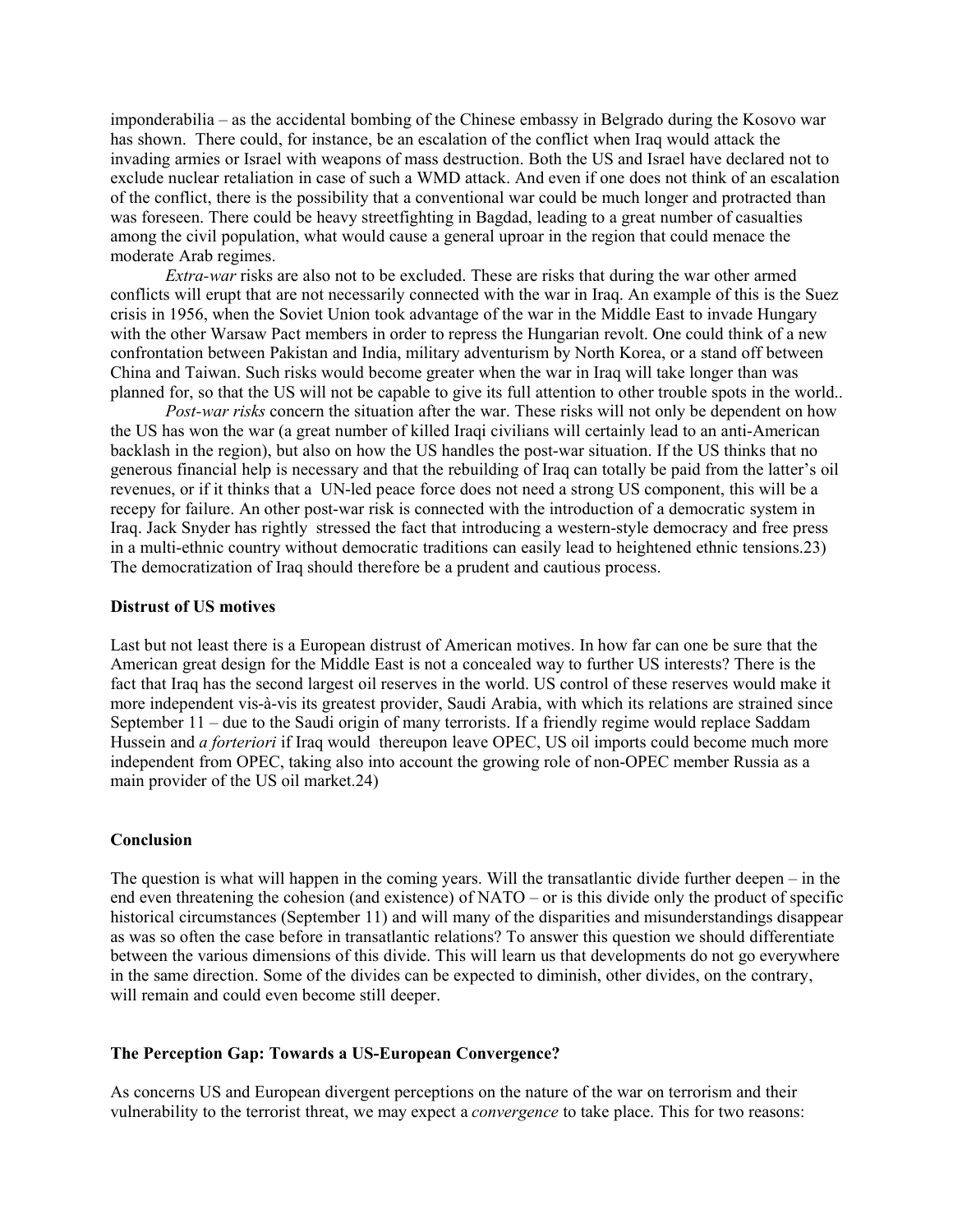- 1. As times passes by in the US the great trauma of the September 11 attacks will slowly heal. The US war fervor will, therefore, loose some of its strength.
- 2. At the same time Europeans, who might in the beginning have been tempted to underestimate the dangers, are becoming more conscious of the imminent terrorist threat since they dismantled several networks that were preparing attacks in Europe.

# *The capabilities gap and the growing political will in Europe to bridge this gap*

The transatlantic capabilities gap will certainly remain for at least a decade and a half. Changes can only be expected in the longer run. Two factors should here be taken into consideration:

- 1. US defense spending has received a supplementary boost after September 11. This extraordinary defense effort is not sustainable in the long run against the background of the growing US budget deficit. The risk of an 'imperial overstretch'can even not be excluded – certainly when the cost of a war in Iraq is not paid by the allies or financed from Iraq oil revenues, but has to be paid by the US itself.
- 2. In recent years Europeans have become increasingly aware of the capabilities gap and are prepared to take action. They took already the initiative for a European Security and Defense Policy. European defense cooperation will get a new boost in the Convention on the Future of Europe that prepares a European Constitution. Plans are on the table to create a Europeans Armaments Agency and a European Defence Research Agency that might attract a part of the  $\epsilon$  4.4 bn annual EU research budget (until now defence research is excluded from direct EU funding). The Convention is also expected to remove article 27b of the Nice Treaty that forbids enhanced cooperation of a group of member states in the field of defense.25) We may, therefore, soon after EU enlargement see the emergence of a vanguard group or 'core Europe' 26) that will work closely together in the field of defense. Americans have often underestimated the European project. They did so when the euro was introduced. They should not make the same mistake today. The European drive to create their own defense and diminish their dependence on the US should be taken serious.

# *The Attitude Gap: Will the US Stick to its 'Multilateralism à la carte'?*

What will happen with the 'attitude gap' between Europeans and Americans? Will the disposition of the US toward unilateral action and its predelection for military solutions grow or, on the contrary, will it diminish and come closer to the multilateral approach and the search for diplomatic solutions that are so dear to the Europeans? In fact there are here two opposed tendencies:

- Its military supremacy will quite naturally push the US administration to prefer unilateral positions and military solutions
- at the same time there are pressures inside the administration, especially from the State Department, and from the European allies to take a more multilateral approach.

Until now both tendencies seemed to be kept in a delicate balance. The US went to the Security Council before launching an attack on Iraq. At the same time it did not exclude to attack Iraq without a second resolution. The Bush administration will certainly stick to this policy and act multilaterally only in those cases that enable it to achieve its objectives. If US objectives run the risk to be thwarted by a multilateral approach, the temptation will be great to act unilaterally. This *multilateralism à la carte* will certainly not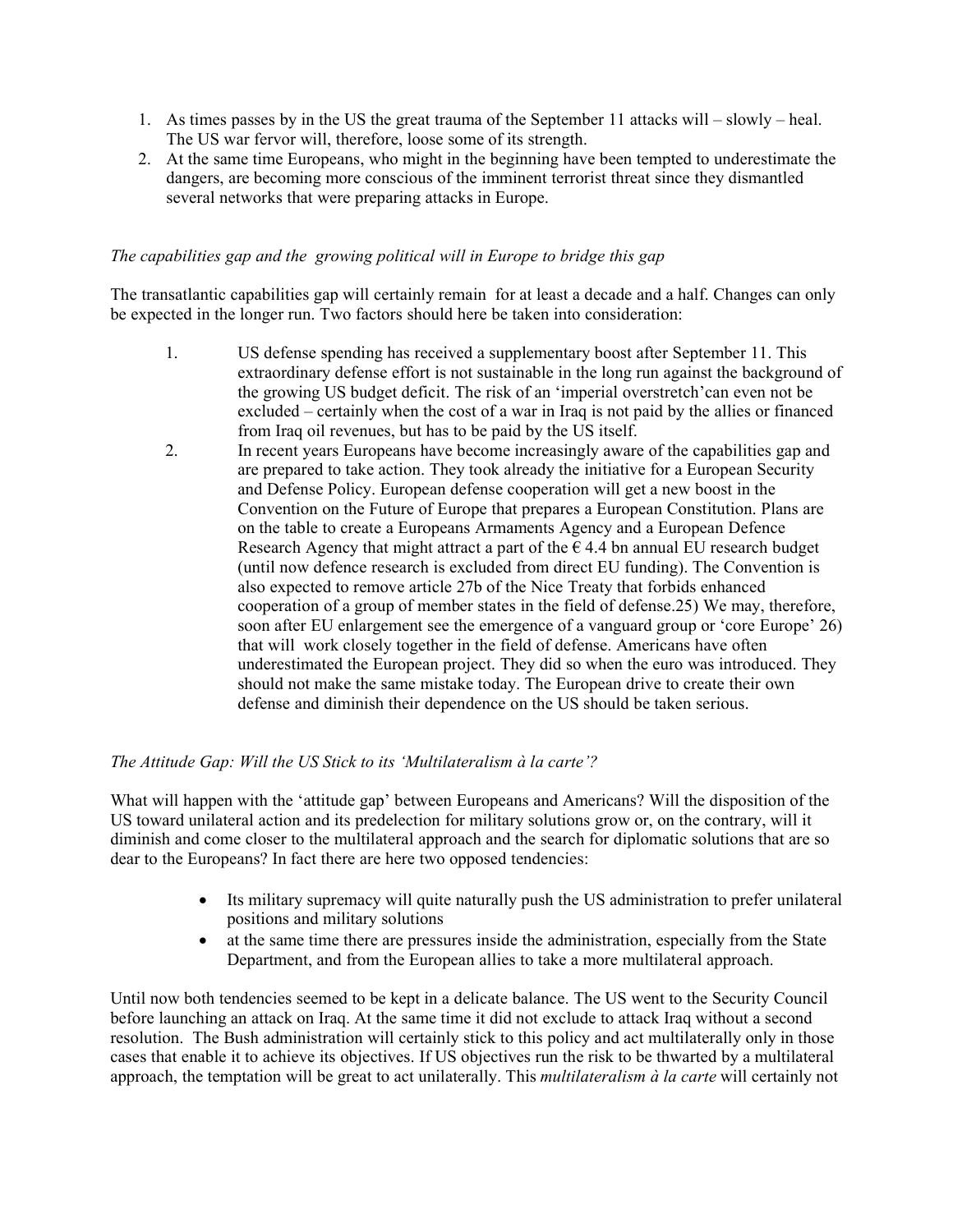satisfy the European allies and it is also a far cry from the genuine multilateralism that is advocated by Joseph S. Nye Jr., former Assistant Secretary of Defense in the Clinton administration.27)

#### *The Value Gap*

The same can be said on the value gap. 'Multilateralism à la carte' will only give an *opportunistic* respect for international law. Europeans and Americans will, therefore, continue to disagree on core values.

#### *The Religion Gap*

The religious fervor in the United States has strong societal roots and needs therefore a sociological explanation. The presence of many sects and the simultanuous absence of a monopolistic religion in the US have prevented a power conflict between the state and the church from emerging, as was the case in France or Germany. ('Kulturkampf'). In the US the separation of state and religion is therefore less strict than in Europe. Religion will continue to play an important role in America – also in politics. According to some authors the influence of the Christian Right has reached its apogee in the Bush administration and the movement would be already in decline.28) This is, however, an optimist estimation. One thing is certain: the religious influence on politics will continue during the presidency of George W. Bush, and equally so during an eventual second term. For Europeans this is a worrying situation. They would welcome the moment when the inhabitant of the White House will be more inspired by pragmatist statemanship than by fundamentalist Christian zeal. It would make US policy in their eyes more predictable and reliable.

#### *The Strategy Gap*

Will 'regime change' and an interventionist 'remake' of the Arab world remain a US objective in the coming years? If so, the 'strategy gap' between the US and its European allies will not disappear because of the European reluctance to support this strategy. In the case of a successful regime change in Iraq, there are several options open for the US. A successful removal of Saddam Hussein could enhance its appetite for regime changes elsewhere. It could, on the other hand, also refrain the US from further interventions if the task of rebuilding Iraq would prove much more difficult and complicated than foreseen, necessitating an American military and financial engagement for many years. In this case a second term of George W. Bush – if there is such a second term – could be a more quiet and less interventionist period than his first term.

#### **Notes**

1) The proposal for the new strategy has been transmitted to Congress on September 20, 2002. Francis Fukuyama was one of the first to mention this option in an article in the Financial Times, four days after the attacks: "A war against terrorism means defeating your enemy militarily, which may require striking pre-emptively against those who threaten you (...)." Francis Fukuyama, "The United State", *The Financial Times,* September 15-16, 2001

2) Cf Richard Wolffe, "The Bush Doctrine", *The Financial Times,* June 21, 2002. Wolffe makes the point that "if other nations, such as India and Pakistan, adopted pre-emption, the risk of nuclear war would rise sharply (...)." Fukuyama, therefore, writes, one year later: "Washington owes the rest of the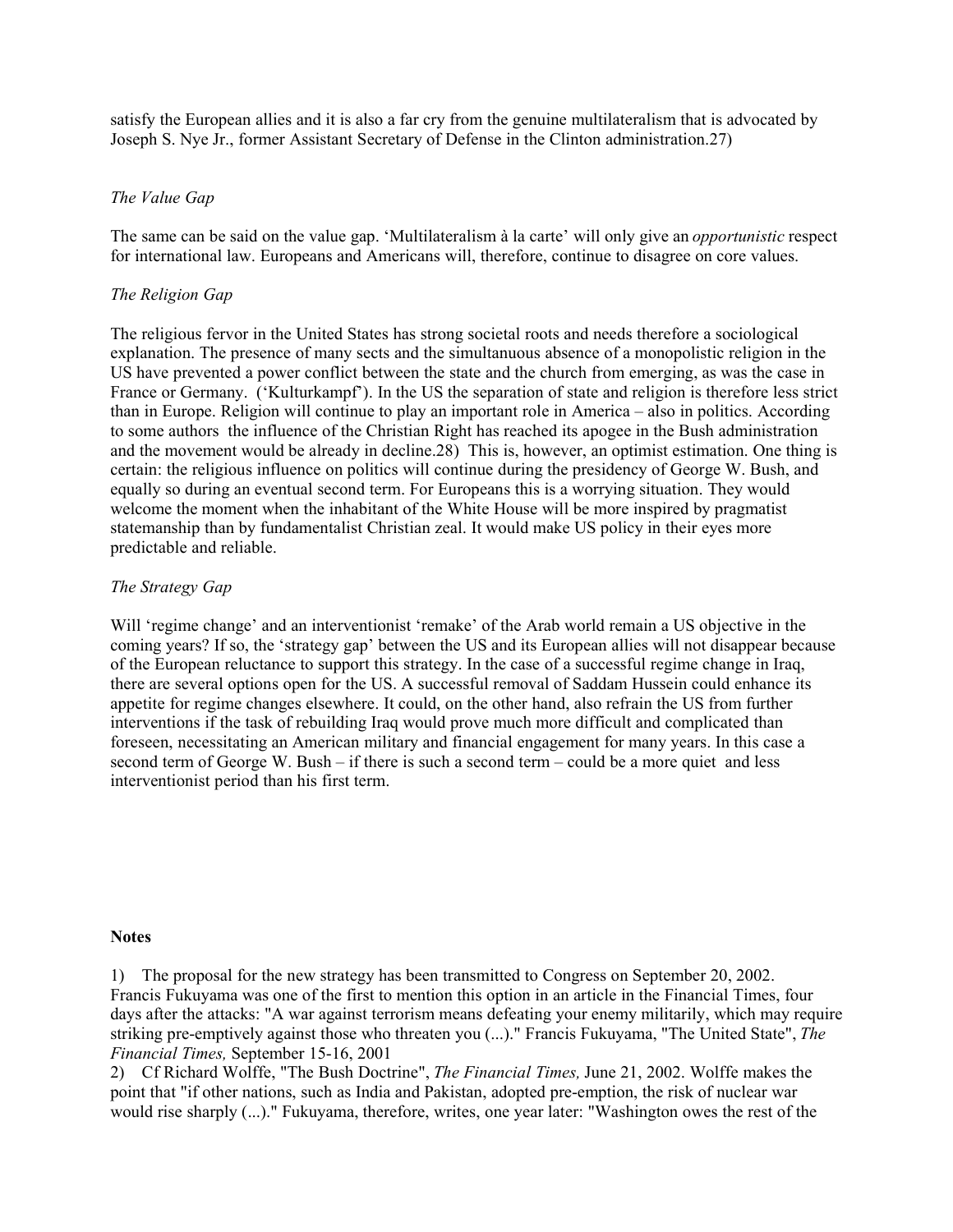world an elucidation not just of its new doctrine of preemption, but of what the limits of that doctrine will be." (Francis Fukuyama, "U.S. vs. Them", *The Washington Post,* September 11, 2002)

3) Cf. Stephen G. Brooks and William C. Wohlforth, "American Primacy in Perspective", in *Foreign Affairs,* Vol. 81, No. 4, July/August 2002, pp. 20-33.

Cf. also John Mearsheimer, *The Tragedy of Great Power Politics,* New York-London (W.W. Norton & Company), 2001, p. 381: "But the international system is not unipolar. Although the United States is a hegemon in the Western Hemisphere, it is not a global hegemon. Certainly, the United States is the preponderant economic and military power in the world, but there are two other great powers in the international system: China and Russia."

4) But the US has the fastest growing population of all developed countries, due to the combined effects of immigration and a high birth rate. Fred Halliday expects that the 275 million US population will more than double in this century: "By 2100 there will, it is estimated, be 571 million Americans." (*The World at 2000,* (Palgrave), Basingstoke and New York, 2001, p. 92.

5) SIPRI puts US defence spending in 2001 at 281.4b. US\$. This roughly equals the defence spending of the next big nine spenders. (SIPRI Yearbook 2002, Appendix 6A).

6) Robert Kagan, "Power and Weakness", in: *Policy Review,* No. 113, June 2002. See also Robert Kagan, "The US-Europe Divide", *The Washington Post,* May 16, 2002

7) Francis Fukuyama, "The West may be Cracking", *International Herald Tribune,* August 9, 2002

8) Francis Fukuyama, "The US-Europe Divide", o.c.

9) Francis Fukuyama, "U.S. vs. Them", o.c.

10) Saskia Sassen, for instance, stresses the fact that human rights law plays a greater role in Europe than in the United States: "This growing authority of human rights law is particularly evident in Europe. It was not until the 1980s that such law began to exert significant influence in the United States, where it still does not carry the weight it has in Europe." (Saskia Sassen, *Losing Control – Sovereignty in an Age of Globalization,* Columbia University Press, New York/Chichester, 2001, p.98).

11) We have, of course, to differentiate between Democratic and Republican governments. Where the former tend to defend progressive values (democracy, human rights, and economic, racial and gender equality), the latter tend to concentrate on conservative values ('family values', 'law and order', 'the nation').

12) «On trouve çà et là, au sein de la société américaine, des âmes toutes remplies d'un spiritualisme exalté et presque farouche, qu'on ne rencontre guère en Europe. Il s'élève de temps à autre des sectes bizarres qui s'efforcent de s'ouvrir des chemins extraordinaires vers le bonheur éternel. Les folies religieuses y sont fort communes. » Alexis de Tocqueville, *De la Démocratie en Amérique,Tome 2,* Paris 1981, chapter XII, p. 169.

13) Cf. Sara Diamond, "*The Christian Right Seeks Dominion – On the Road to Political Power & Theocracy",*www.publiceye.org/eyes/sd\_theo.html

14) "The election of Ronald Reagan brought 'Christian Zionism' deeper into the White House: Lindsey (an evangelical writer, M.H.v.H.) served as a consultant on Middle East affairs to the Pentagon and the Israeli government. Interior Secretary James Watt, a Pentecostalist, in discussing environmental concerns, observed: "I don't know how many future generations we can count on until the Lord returns." Secretary of Defence Caspar Weinberger affirmed, "I have read the Book of Revelation, and, yes, I believe the world is going to end – by an act of God, I hope – but every day I think time is running out." It was no accident that Reagan made his 'evil empire' speech at a meeting of the National Association of Evangelicals." (Nancy Gibbs, "And Finally: The Bible and the Apocalypse", in: *Times Magazine,* June 23, 2002).

15) Sara Diamand, ibid. p.1: "In 1980, when Reagan won with only 26 percent of the eligible electorate, white evangelical voters accounted for two-thirds of Reagan's ten-pont lead over Jimmy Carter." "In 1992, despite Bush's defeat, exit poll data showed that there were only two constituencies consistently loyal to the Republican Party: people with incomes over USD 200,000 a year, who are few in number, and the Christian Right."

16) "With Bush in the White House, God is as much as ever at the heart of the American political project. The president starts each day kneeling in prayer, he has told Christian friends. His earliest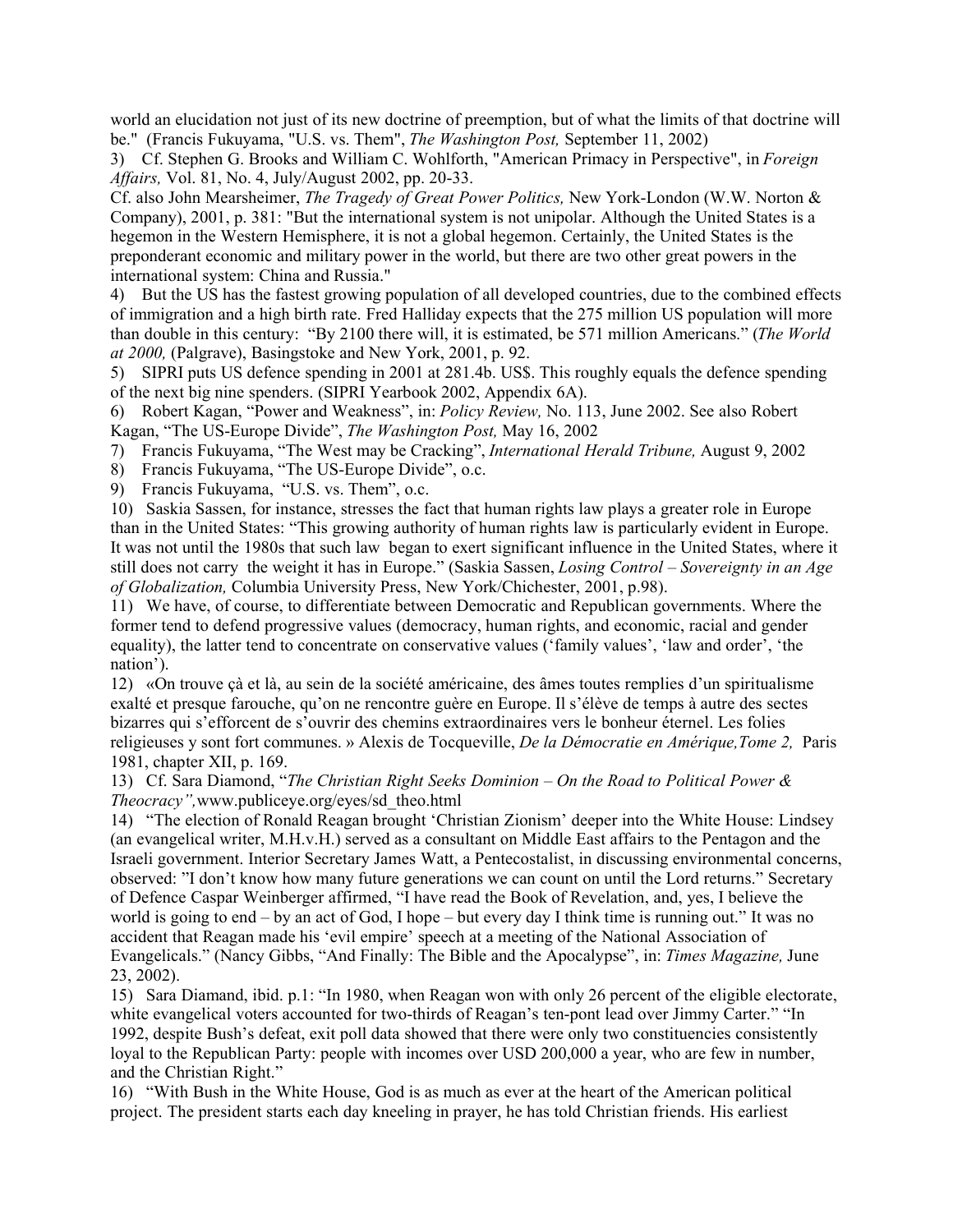executive orders called for a national day of prayer and a faith-based war on want. He says he reads a passage of the bible each day and mentioned last year that he was also reading daily devotionals of Oswald Chambers, the Scottish-born Christian thinker, and Billy Graham, the favourite evangelical of modern American presidents." (James Harding, " Preaching to the converted", in: *The Financial Times,* January 4-5, 2003).

"The line between church and state grows fuzzier each year – from the creation of George W. Bush's Office of Faith-Based Organisations last year to a recently defeated congressional bill that would have allowed religious leaders to discuss politics in public without endangering the tax-exempt status of their organisations;" (Betty Lu, "US politicians getting wary of playing the religious card", in: *The Financial Times,* October 30, 2002).

17) Cf. Johan Galtung, *USAs utenrikspolitikk – En fortsettelse av teologi med andre midler (USA's Foreign Policy – The Continuation of Theology with other Means),*Oslo, 2000.

18) Judy Dempsey, "Solana laments rift between Europe and 'religious' US", in: *The Financial Times,* January 8, 2003.

19) ibid.

20)Cf. Alain Frachon and Daniel Vernet, "L'école néo-impérialiste américaine", in: *Le Monde,* 19 September 2002.

21) "During Roosevelt's presidency, the United States intervened in Haiti, fostered a revolution in Panama that led to its secession from Colombia and laid the basis for the completion of the Panama Canal, established a financial protectorate over the Dominican Republic, and, in 1906, sent American troops to occupy Cuba." (Henry Kissinger, *Does America Need a Foreign Policy? Toward a Diplomacy for the 21st Century,* Simon& Schuster, New York/London, 2001, p. 241).

22) Cf. Philip Stephens, "America's noble but foolish designs for the Middle East", in: *The Financial Times,* November 22, 2002.

23) According to Snyder "…there are strong indications that nascent democratization and its close cousin, press liberalization, heighten the risk of nationalist and ethnic conflict in our own time, just as they have historically." (Jack Snyder, *From Voting to Violence – Democratization and Nationalist Conflict,* W.W. Norton & Company, New York/London, 2000, p. 31).

24) Cf. Edward L. Morse and James Richard, "The Battle for Energy Dominance", in: *Foreign Affairs,* Vol. 81, No. 2, March/April 2002, pp. 16-31.

25) This article was added on the initiative of the British government that feared that Britain would be excluded from an avantgarde of eurozone countries, led by France and Germany, that would take an initiative on defense.

26) The first proposal for such a European avantgarde or 'core Europe' (Kerneuropa) was made by a group of German Christian Democrats in 1994. Cf. Schäuble/ Lamers, *Überlegungen zur europäischen Politik (Reflections on European Policy),*Bonn, 1 September 1994.

27) Cf. Joseph S. Nye Jr., *The Paradox of American Power – Why the World's Only Superpower Can't Go It Alone,* Oxford University Press, 2002, p. 158: "Multilateralism involves costs, but in the larger picture, they are outweighed by the benefits. International rules bind the United States and limit our freedom of action in the short term, but they also serve our interest by binding others as well. Americans should use our power now to shape institutions that will serve our long-term national interest in promoting international order."

28) Cf. Betty Lu, "US politicians getting wary of playing the religious card", o.c.: "The Christian Coalition with 1.5m members, is still the most powerful religious grassroots organisation, representing the equally powergful electorate of Americans who call themselves Christian conservatives. And yet observers note the coalition is no longer the force it once was."